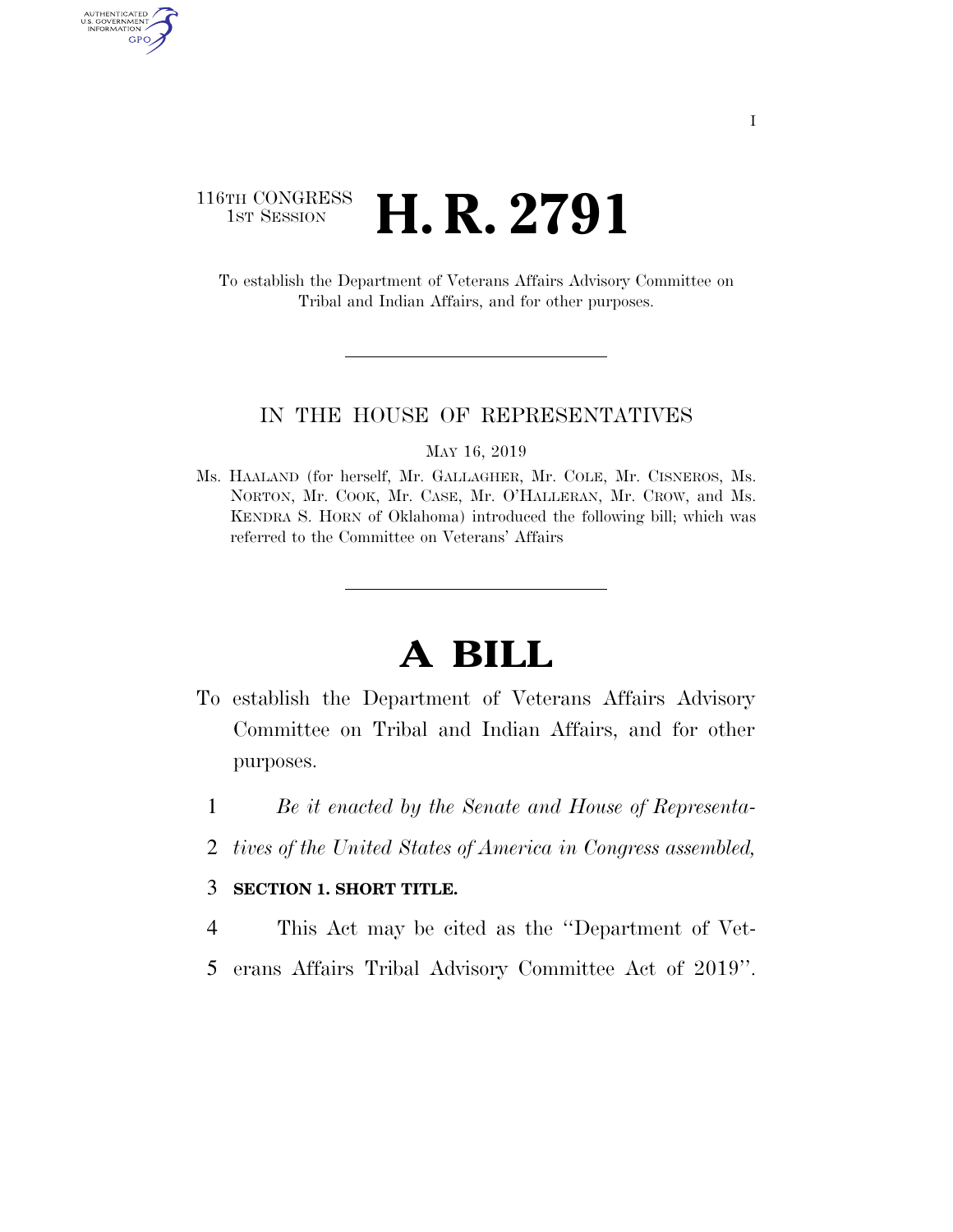## **SEC. 2. DEPARTMENT OF VETERANS AFFAIRS ADVISORY COMMITTEE ON TRIBAL AND INDIAN AF-FAIRS.**

 (a) IN GENERAL.—Subchapter III of chapter 5 of title 38, United States Code, is amended by adding at the end the following new section:

### **''§ 547. Advisory Committee on Tribal and Indian Af-fairs**

9 "(a) ESTABLISHMENT.—(1) The Secretary shall es- tablish an advisory committee to provide advice and guid- ance to the Secretary on matters relating to Indian tribes, tribal organizations, and Native American veterans.

 ''(2) The advisory committee established under para- graph (1) shall be known as the 'Advisory Committee on Tribal and Indian Affairs' (in this section referred to as the 'Committee').

17 ''(3) The Committee shall facilitate, but not supplant, government-to-government consultation between the De-partment and Indian tribes or tribal organizations.

20 "(4) The Secretary shall consult with Indian tribes or tribal organizations in developing a charter for the Committee.

 ''(b) MEMBERSHIP.—(1) The Committee shall be composed of 15 voting members selected by the Secretary from among individuals nominated by Indian tribes or tribal organizations for purposes of this section.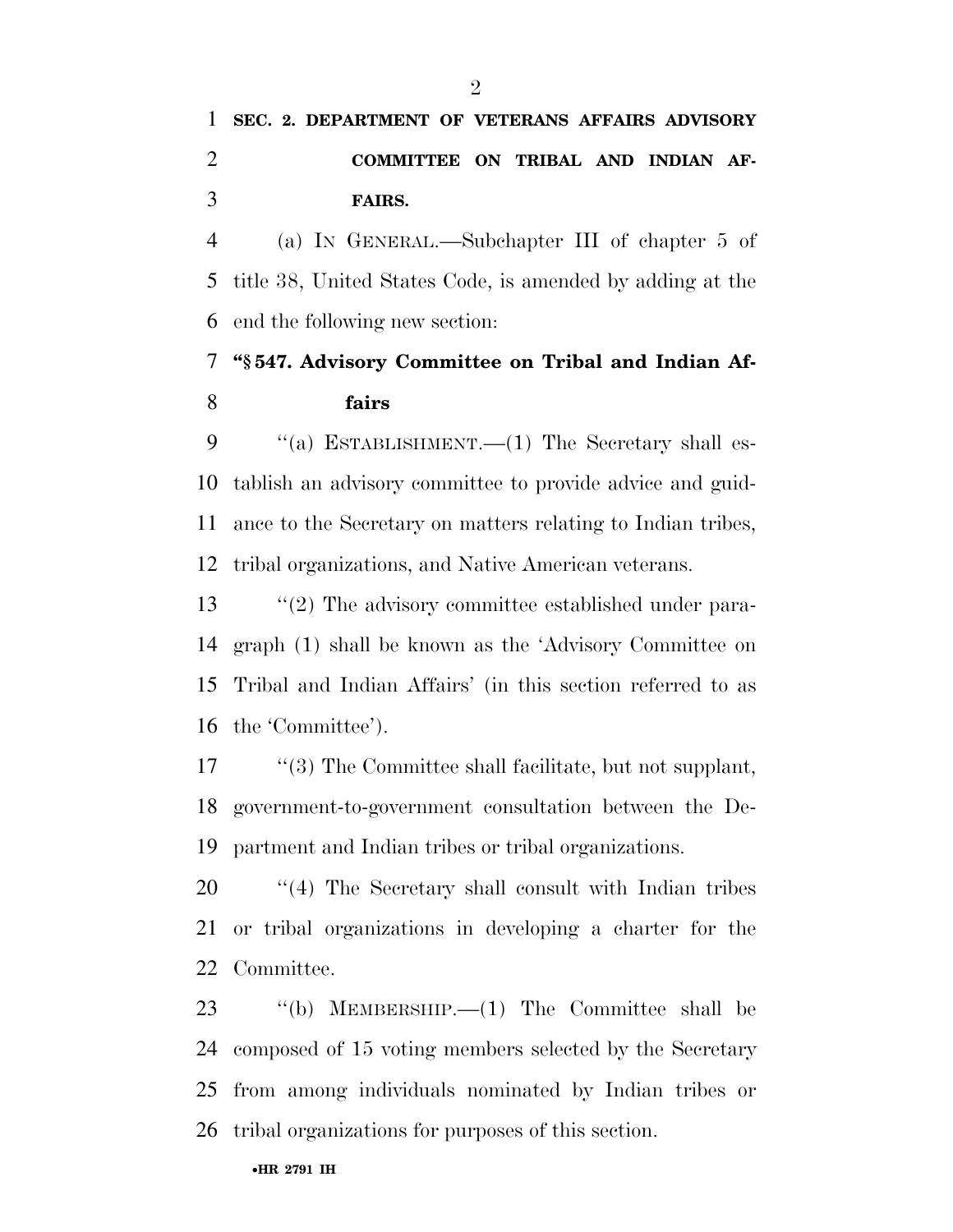| $\mathbf{1}$   | $\lq(2)$ In selecting members under paragraph $(1)$ , the      |
|----------------|----------------------------------------------------------------|
| $\overline{2}$ | Secretary shall ensure that—                                   |
| 3              | "(A) each of the $12$ service areas of the Indian              |
| $\overline{4}$ | Health Service is represented in the membership of             |
| 5              | the Committee; and                                             |
| 6              | $\lq\lq (B)$ not fewer than half of the members are            |
| 7              | veterans, unless the Secretary determines that an in-          |
| 8              | sufficient number of qualified veterans were nomi-             |
| 9              | nated under paragraph $(1)$ .                                  |
| 10             | $\lq(3)$ No member of the Committee may be an em-              |
| 11             | ployee of the Federal Government.                              |
| 12             | "(c) TERMS; VACANCIES. $-$ (1) A member of the                 |
| 13             | Committee shall be appointed for a term of two years.          |
| 14             | $\lq(2)$ The Secretary shall fill a vacancy in the Com-        |
| 15             | mittee in the same manner as the original appointment          |
| 16             | within 180 days.                                               |
| 17             | "(d) MEETINGS.— $(1)$ The Committee shall meet in-             |
|                | 18 person with the Secretary, or the Secretary's designee, not |
| 19             | less frequently than twice each year and hold monthly con-     |
| 20             | ference calls as necessary.                                    |
| 21             | $\lq(2)(A)$ Representatives of relevant Federal agencies       |
| 22             | may attend meetings of the Committee and provide infor-        |
|                |                                                                |

mation to the Committee.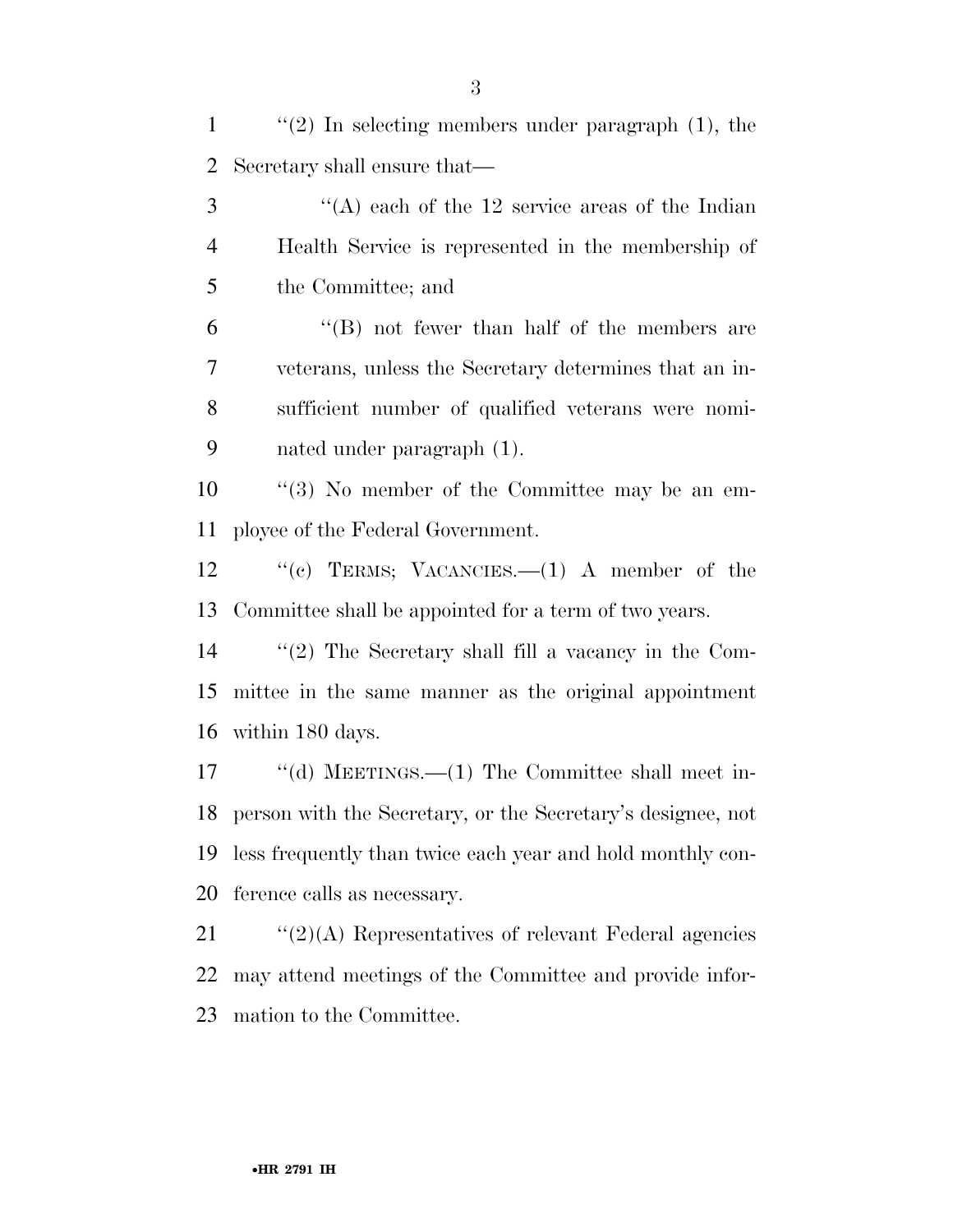''(B) One representative of the Office of Tribal Gov- ernment Relations of the Department shall attend at each meeting of the Committee.

 ''(C) Representatives attending meetings under this paragraph shall not be considered voting members of the Committee.

 ''(e) SUBCOMMITTEES.—(1) The Committee may es-tablish subcommittees.

 ''(2) The Secretary may, in consultation with the Committee, appoint a member to a subcommittee estab- lished under paragraph (1) who is not a member of the Committee.

 ''(3) Such subcommittees may enhance the function of the Committee, but may not supersede the authority of the Committee or provide direct advice or work products to the Department.

 ''(f) DUTIES.—The duties of the Committee are as follows:

19 ''(1) To advise the Secretary on ways the De- partment can improve the programs and services of 21 the Department to better serve Native American vet-erans.

23 "(2) To identify for the Department evolving issues of relevance to Indian tribes, tribal organiza-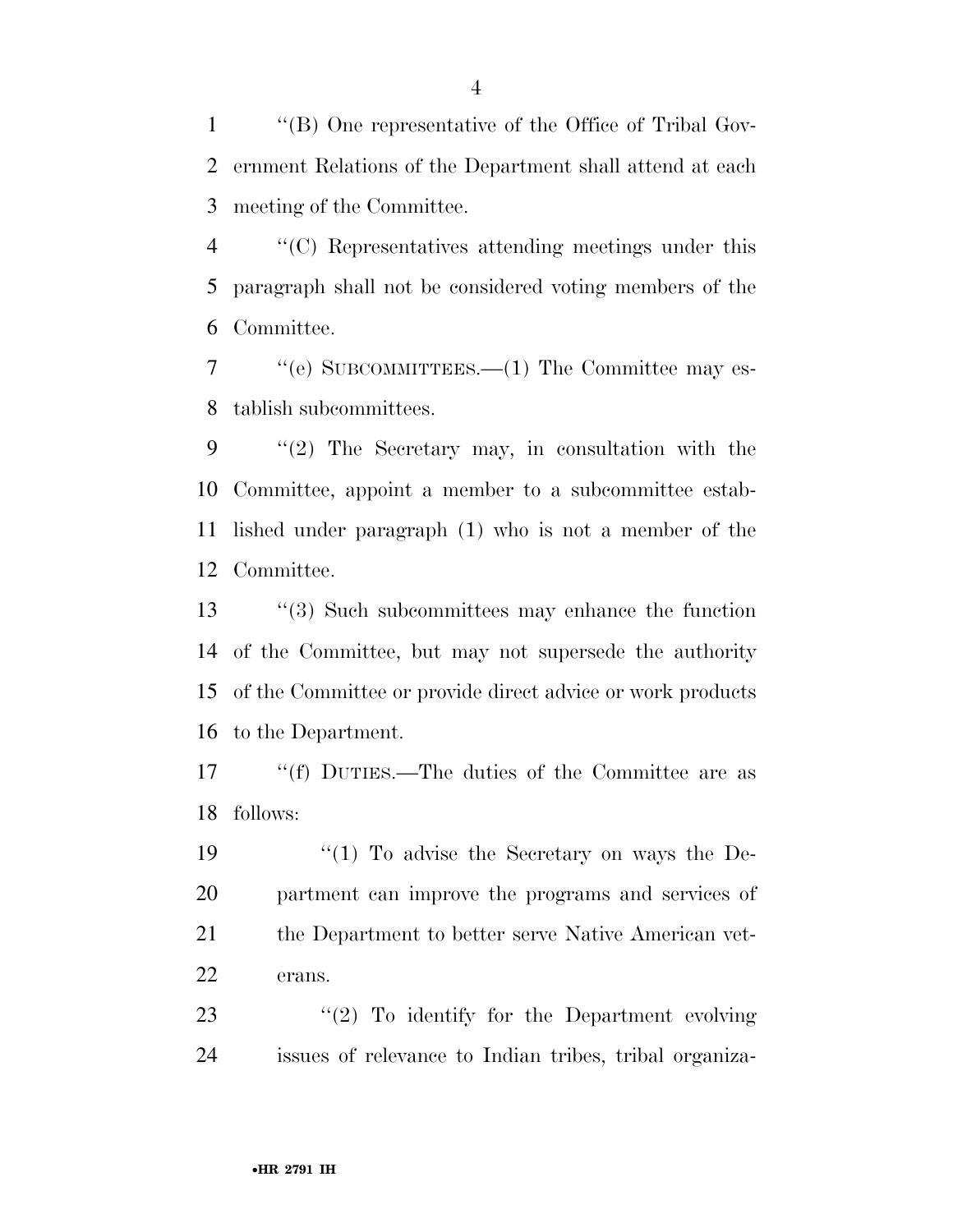| $\mathbf{1}$   | tions, and Native American veterans relating to pro-        |
|----------------|-------------------------------------------------------------|
| $\overline{2}$ | grams and services of the Department.                       |
| 3              | "(3) To propose clarifications, recommenda-                 |
| $\overline{4}$ | tions, and solutions to address issues raised at trib-      |
| 5              | al, regional, and national levels, especially regarding     |
| 6              | the Annual Tribal Consultation Report.                      |
| 7              | "(4) To provide a forum for Indian tribes, trib-            |
| 8              | al organizations, and the Department to discuss             |
| 9              | issues and proposals for changes to Department reg-         |
| 10             | ulations, policies, and procedures.                         |
| 11             | $\cdot$ (5) To identify priorities and provide advice on    |
| 12             | appropriate strategies for tribal consultation<br>on        |
| 13             | issues at the tribal, regional, or national levels.         |
| 14             | $\cdot\cdot\cdot(6)$ To ensure that pertinent issues<br>are |
| 15             | brought to the attention of Indian tribes and tribal        |
| 16             | organizations in a timely manner, so that tribal            |
| 17             | feedback can be obtained.                                   |
| 18             | $\lq(7)$ To encourage the Secretary to work with            |
| 19             | other Federal agencies and Congress so that Native          |
| 20             | American veterans are not denied the full benefit of        |
| 21             | their status as both Native Americans and veterans.         |
| 22             | "(8) To highlight contributions of Native Amer-             |
| 23             | ican veterans in the Armed Forces.                          |
| 24             | $\cdot$ (9) To update the consultation policy of the        |
| 25             | Department on tribal matters.                               |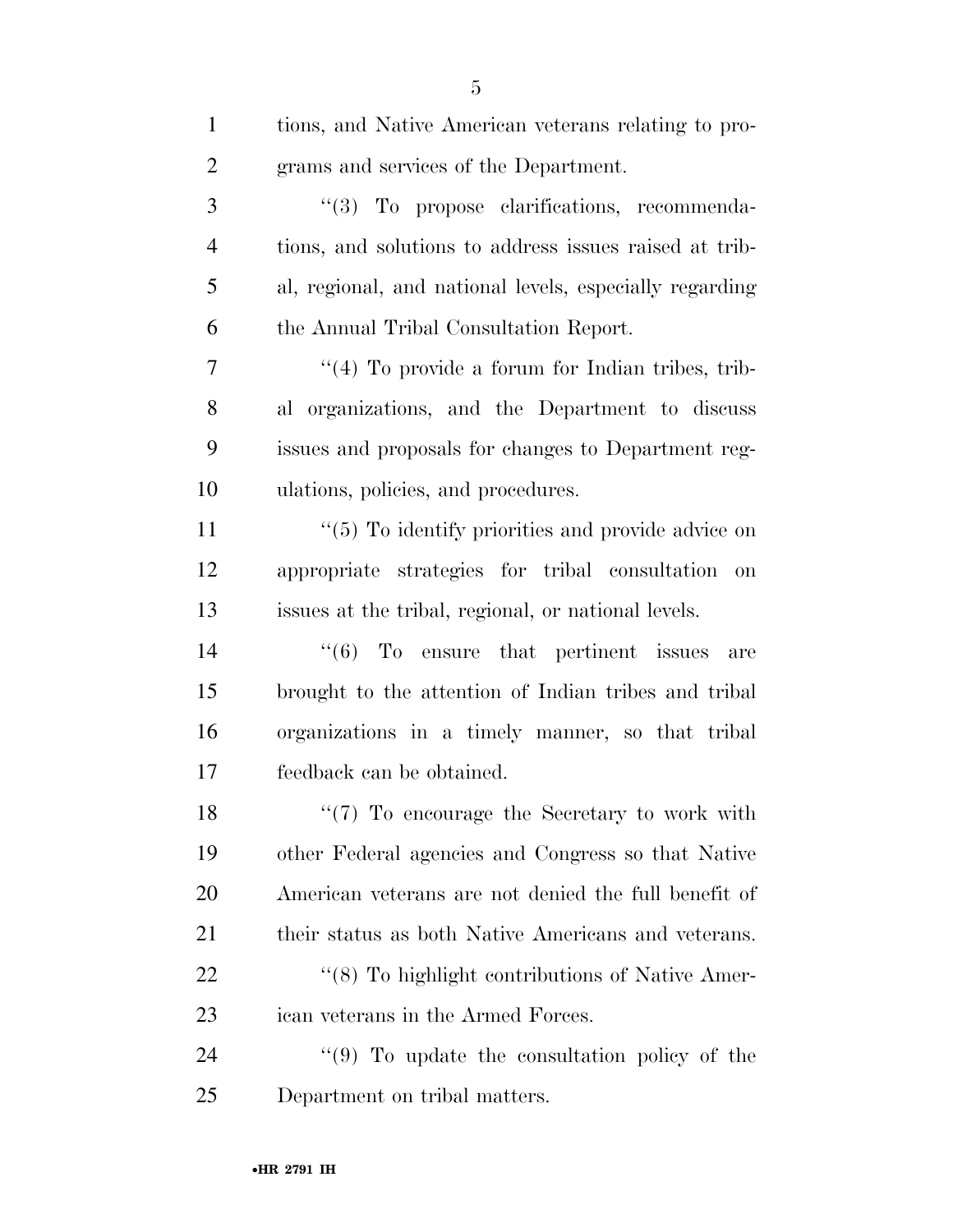$\langle \langle \mathbf{g} \rangle$  REPORTS.—(1) Not less frequently than once each year, the Committee shall submit to the Secretary and the appropriate committees of Congress such rec- ommendations as the Committee may have for legislative or administrative action for the upcoming year.

 "(2) Not later than 90 days after the date on which the Secretary receives a recommendation under paragraph (1), the Secretary shall submit to the appropriate commit- tees of Congress a written response to the recommenda-tion.

11 ''(3) Not less frequently than once every two years, the Committee shall submit to the Secretary and the ap- propriate committees of Congress a report describing the activities of the Committee during the previous two years. ''(4) The Secretary shall make publicly available on an Internet website of the Department—

17  $\langle A \rangle$  each recommendation the Secretary re-ceives under paragraph (1);

19 ''(B) each response the Secretary submits under paragraph (2); and

21 "'(C) each report the Secretary receives under paragraph (3).

 ''(h) COMMITTEE PERSONNEL MATTERS.—Each member of the Committee shall be compensated at a rate equal to the daily equivalent of the annual rate of basic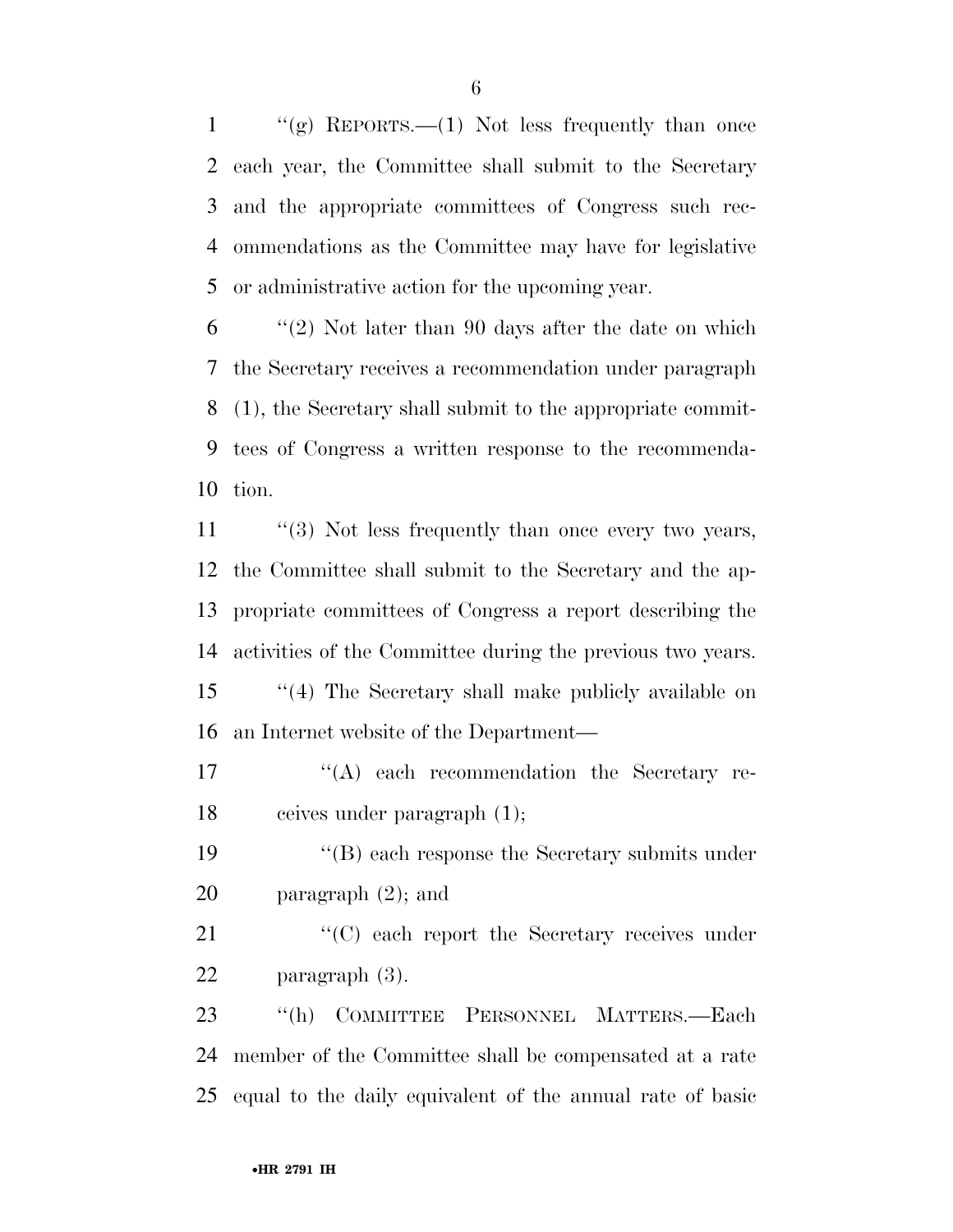| $\mathbf{1}$   | pay prescribed for level IV of the Executive Schedule        |
|----------------|--------------------------------------------------------------|
| 2              | under section 5315 of title 5 for each day (including travel |
| 3              | time) during which such member is engaged in the per-        |
| $\overline{4}$ | formance of duties of the Committee.                         |
| 5              | "(i) FEDERAL ADVISORY COMMITTEE ACT EXEMP-                   |
| 6              | TION.—Section 14 of the Federal Advisory Committee Act       |
| 7              | (5 U.S.C. App.) shall not apply to the Committee.            |
| 8              | "(j) DEFINITIONS.—In this section:                           |
| 9              | $\lq(1)$ The term 'appropriate committees of Con-            |
| 10             | gress' means—                                                |
| 11             | "(A) the Committee on Veterans' Affairs                      |
| 12             | and the Committee on Indian Affairs of the                   |
| 13             | Senate; and                                                  |
| 14             | "(B) the Committee on Veterans' Affairs                      |
| 15             | of the House of Representatives.                             |
| 16             | "(2) The term 'Indian tribe' has the meaning                 |
| 17             | given such term in section 4 of the Indian Self-De-          |
| 18             | termination and Education Assistance Act (25                 |
| 19             | U.S.C. 5304).                                                |
| 20             | $\cdot$ (3) The term 'Native American veteran' has           |
| 21             | the meaning given such term in section 3765 of this          |
| 22             | title.                                                       |
| 23             | $\lq(4)$ The term 'tribal organization' has the              |
| 24             | meaning given such term in section 3765 of this title        |
| 25             | and includes an Urban Indian organization (as de-            |